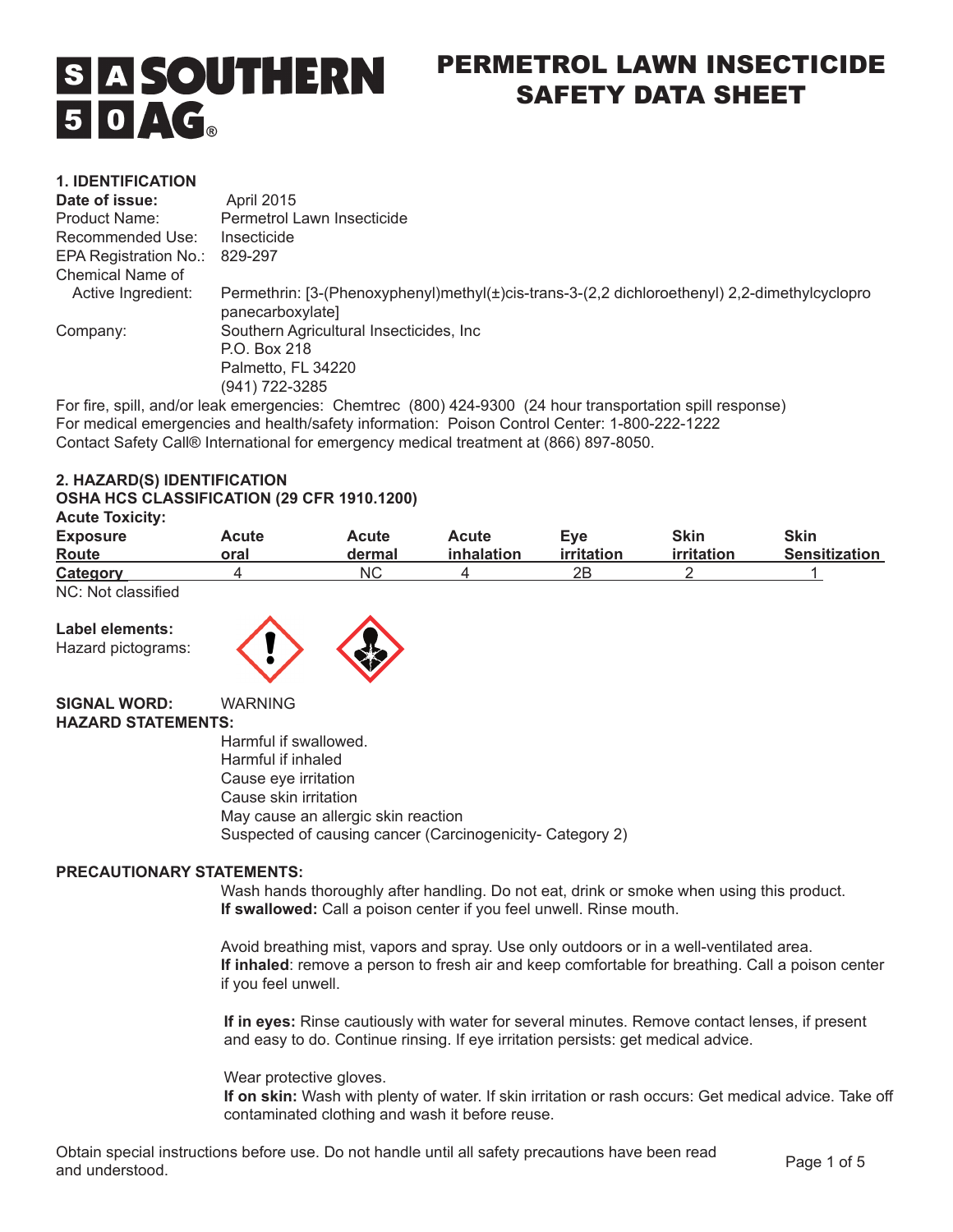#### **3. COMPOSITION/INFORMATION ON INGREDIENTS**

| <b>COMMON NAME</b> | CAS NO.    | $\%$ | <b>OSHA</b> | <b>ACGIH</b> |              | NTP/IARC/OSHA |
|--------------------|------------|------|-------------|--------------|--------------|---------------|
|                    |            |      |             |              | <b>OTHER</b> | (Carcinogen)  |
| Permethrin         | 52645-53-1 | 10.0 | NF          | NΕ           | ΝA           | $IARC - 3*$   |

NE= Not established; NA= Not applicable

\*IARC Group 3: The agent (mixture or exposure circumstance) is unclassifiable as to carcinogenicity to humans.

# **4. FIRST AID MEASURES**

#### **IF SWALLOWED:**

Call a poison control center or doctor immediately for treatment advice.

Have person sip a glass of water if able to swallow.

Do not induce vomiting unless told to do so by the poison control center or doctor.

Do not give anything by mouth to an unconscious person.

# **IF INHALED:**

Move person to fresh air. If person is not breathing, call 911 or an ambulance, then give artificial respiration, preferably by mouth-to-mouth, if possible.

Call a poison control center or doctor for further treatment advice.

#### **IF IN EYES:**

Hold eye open and rinse slowly and gently with water 15-20 minutes. Remove contact lenses, if present, after the first 5 minutes, then continuing rinsing eye. Call a poison control center or doctor for treatment advice.

# **IF ON SKIN OR CLOTHING:**

Take off contaminated clothing.

Rinse skin immediately with plenty of water for 15-20 minutes.

Call a poison control center or doctor for treatment advice.

Have the product container or label with you when calling a poison control center or doctor, or going for treatment. You may also contact SafetyCall® (866) 897-8050 for emergency medical treatment information.

**NOTE TO PHYSICIANS AND VETERINARIANS**: Do not administer or instill milk, cream or other substances containing vegetable or animal fats which will enhance absorption of lipophilic substances.

# **5. FIRE-FIGHTING MEASURES**

| <b>FLASH POINT:</b>                          | Will not flash.                                                                                                                                                                                              |
|----------------------------------------------|--------------------------------------------------------------------------------------------------------------------------------------------------------------------------------------------------------------|
| <b>FLAMMABLE LIMITS:</b>                     | Not determined                                                                                                                                                                                               |
| <b>EXTINGUISHING MEDIA:</b>                  | Water fog, $CO2$ foam, dry chemical.                                                                                                                                                                         |
| <b>UNUSUAL FIRE &amp; EXPLOSION HAZARDS:</b> | Pesticide fires have potential to emit hazardous decomposition products.                                                                                                                                     |
| <b>FIRE-FIGHTING PROCEDURES:</b>             | Isolate fire area and evacuate downwind. DO NOT breathe gases,<br>smoke or vapors generated. Wear self-contained breathing apparatus<br>and full-protective clothing. Cool fire exposed areas and equipment. |
|                                              | <b>HAZARDOUS DECOMPOSITION PRODUCTS:</b> May release irritating and toxic gases due to thermal decomposition.<br>Products of combustion include CO, and CO <sub>2</sub>                                      |
|                                              |                                                                                                                                                                                                              |

#### **6. ACCIDENTAL RELEASE MEASURES**

**ABSORBENT MATERIALS AND CONTAINMENT**: Universal absorbent pads, vermiculite, or clay granules. Do not discharge into municipal wastewater or public storm drains. Eliminate runoff as much as possible. **WASTE DISPOSAL:** Vacuum or sweep absorbent material into waste recovery drum. Dispose of contaminated materials in municipal land-fill or through licensed TSDF. Open dumping is prohibited. Not an RCRA hazardous waste.

# **7. HANDLING AND STORAGE**

Do not contaminate water, food, or feed by storage or disposal.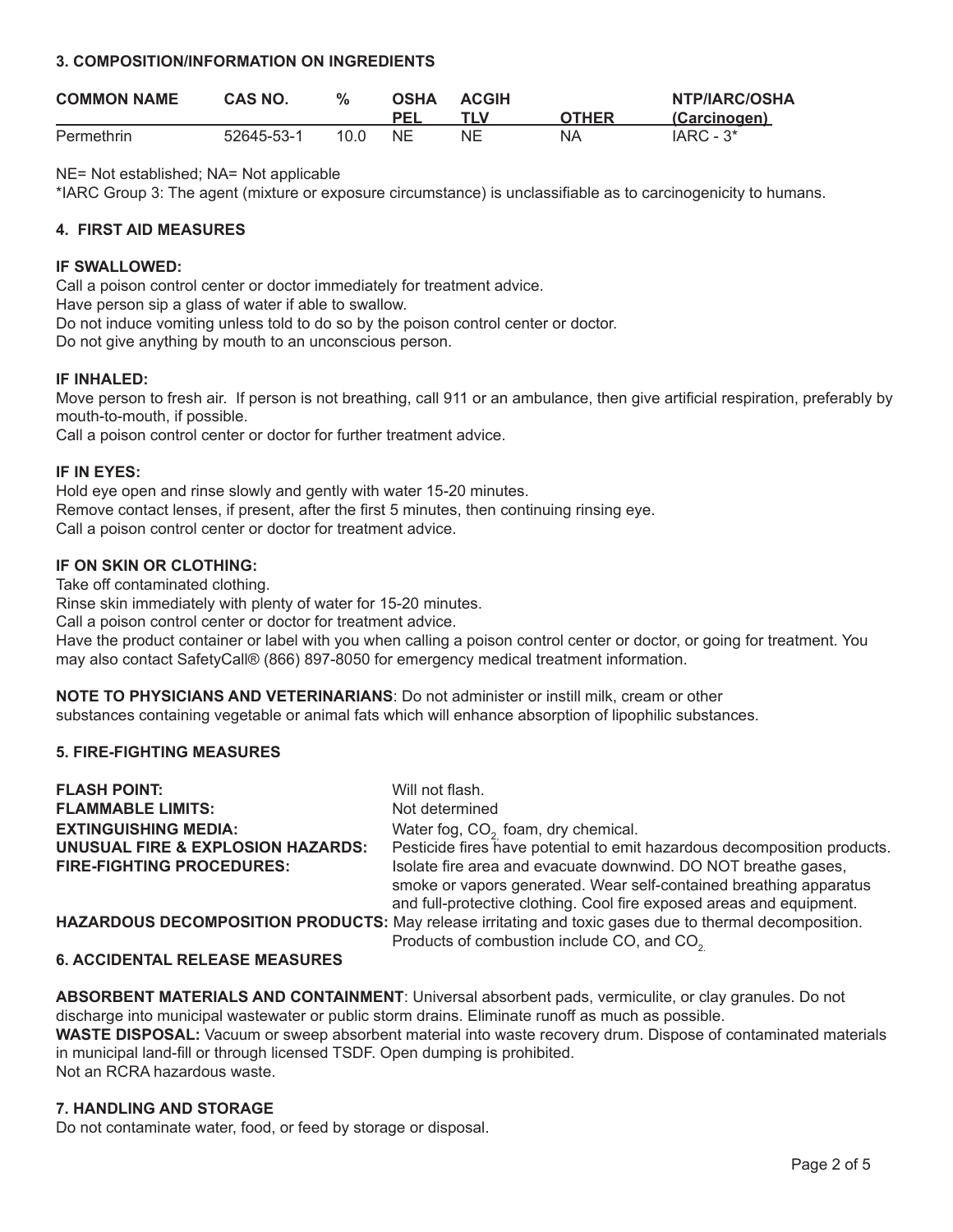**PRECAUTIONS TO BE TAKEN IN HANDLING:** Avoid dermal contact. Take precautions to avoid damaging containers. Av**oi**d cross contamination. Always wash hands thoroughly after handling pesticides and before eating, drinking, or smoking. Clean water should be available to rinse eyes and skin in case of chemical exposure.

**PRECAUTIONS TO BE TAKEN IN STORAGE:** Store in a well-ventilated place. Keep cool. Store upright at room temperature. Avoid exposure to extreme temperatures. Do not store near heat or open flame. Store away from foodstuffs, feed, and children.

**STORAGE TEMPERATURE (MIN/MAX):** Normal ambient temperatures.

# **8. EXPOSURE CONTROLS/PERSONAL PROTECTION**

# **THE FOLLOWING RECOMMENDATIONS FOR EXPOSURE CONTROLS/PERSONAL PROTECTION ARE INTENDED**

#### **FOR THE MANUFACTURE, FORMULATION, PACKAGING AND USE OF THIS PRODUCT. FOR COMMERCIAL APPLICATIONS AND/OR ON-FARM APPLICATIONS CONSULT THE PRODUCT LABEL.**

**EYE PROTECTION:** Protective eyewear or chemical safety glasses with side shields or chemical goggles when working in non-ventilated spaces.

**SKIN PROTECTION:** Long-sleeve shirt, long pants, shoes plus socks.

**HAND PROTECTION:** Chemical-resistant gloves.

**RESPIRATOR REQUIREMENTS:** None likely to be needed. NIOSH approved P class filtering face piece or respirator may be used to minimize inhalation of aerosols.

**WORK HYGIENIC PRACTICES:** Clean water should be available to rinse eyes and skin in case of chemical exposure. Wash thoroughly with soap and water after handling and before eating, drinking, chewing gum, or using tobacco.

**ADDITIONAL PROTECTIVE MEASURES:** Follow manufacturer's instructions for cleaning/maintaining PPE. If no such instructions for washables, use detergent and hot water. Keep and wash PPE separately from other laundry.

# **USER SAFETY RECOMMENDATIONS:**

Users Should:

Wash hands before eating, drinking, chewing gum, using tobacco or using the toilet.

Remove clothing immediately if pesticide gets inside. Then wash thoroughly and put on clean clothing.

Remove PPE immediately after handling this product. Wash the outside of gloves before removing. As soon as possible, wash thoroughly and change into clean clothing.

**EXPOSURE GUIDELINES:** Refer to Section 3.

**ENGINEERING CONTROLS:** Use only in adequately ventilated areas.

# **9. PHYSICAL AND CHEMICAL PROPERTIES**

| Light yellow/orange viscous liquid |
|------------------------------------|
| Slight characteristic              |
| 5.54 @ $25^{\circ}$ C              |
| Will not flash                     |
| 1.0158 g/cm3                       |
| 8.477 lb/gal                       |
| <b>Emulsifies</b>                  |
| 846.0 mPa*s @22"C                  |
|                                    |

#### **10.STABILITY AND REACTIVITY**

**STABILITY:** Stable under normal conditions. **CONDITIONS AND MATERIALS TO AVOID:** Avoid exposure to extreme temperatures. Strong oxidizers. **HAZARDOUS DECOMPOSITION PRODUCTS:** May release irritating and toxic gases due to thermal decomposition. Products of combustion include CO, and  $CO<sub>2</sub>$ . **HAZARDOUS POLYMERIZATION:** Will not occur.

# **11. TOXICOLOGICAL INFORMATION**

# **ACUTE TOXICITY/IRRITATION STUDIES:**

| Acute Oral LD50(Rat):        | 500 - 2,000 mg/kg |             |
|------------------------------|-------------------|-------------|
| Acute Dermal LD50 (Rabbit):  | >5.000 ma/ka      |             |
| Acute Inhalation LC50 (Rat): | >2.08 ma/L        |             |
| Eye Irritation:              | Mildly irritating | Page 3 of 5 |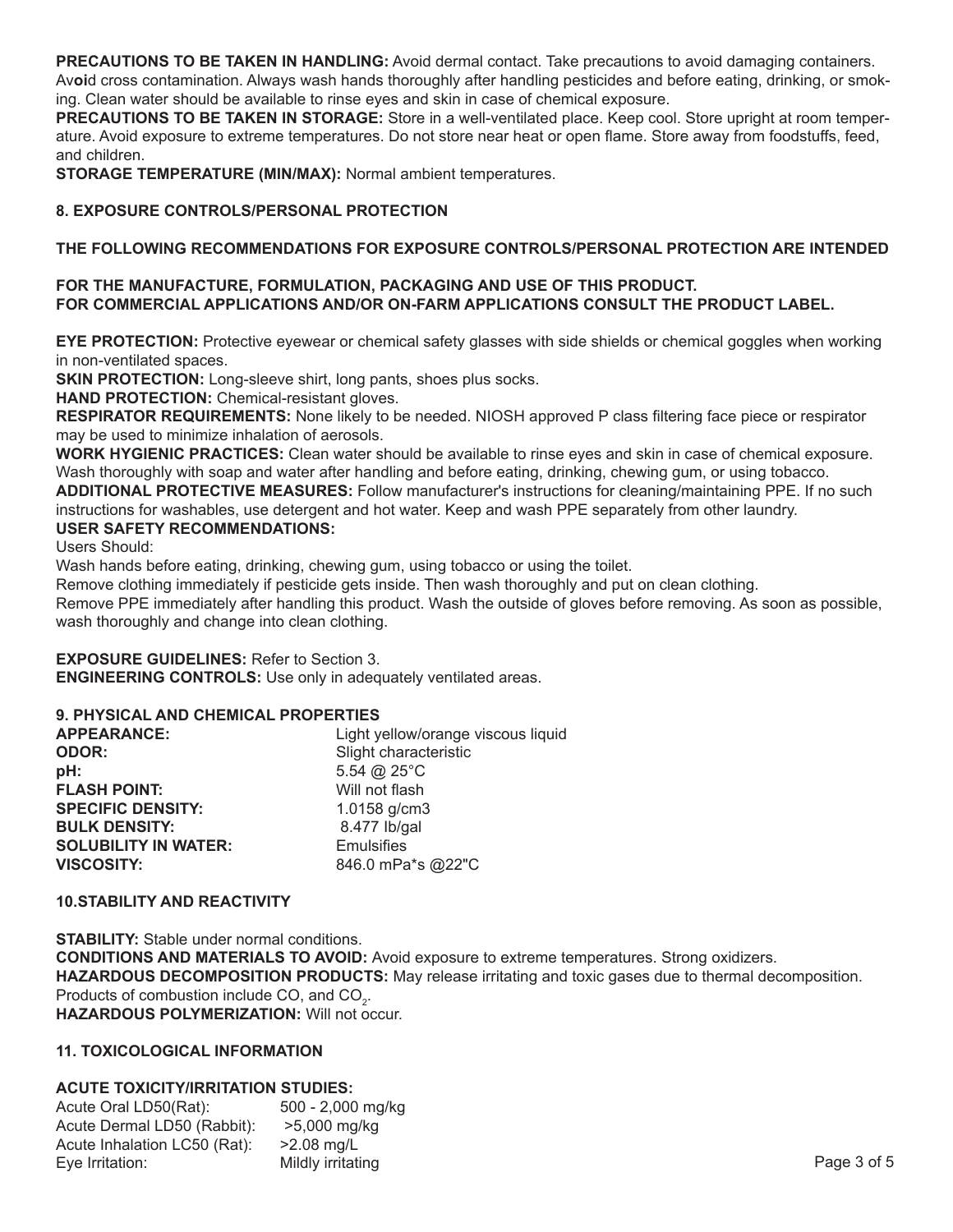**ROUTES OF EXPOSURE**: Skin, eye, inhalation, ingestion.

#### **POTENTIAL HEALTH EFFECTS:**

**SKIN CONTACT:** Moderately irritating. Permethrin may cause tingling sensation known as parasthesia at point of contact. **EYE CONTACT:** Mildly irritating. May cause redness and tearing.

**INGESTION:** Permethrin is a neurotoxin. Ingestion may induce neurotoxic symptoms including diarrhea, salivation,

tremors, convulsions, hyperactivity and hypersensitivity to touch or sound.

**INHALATION:** May cause nasal or respiratory irritation.

**OTHER TOXICOLOGICAL INFORMATION:** (Based on Permethrin Technical)

**CARCINOGENICITY:** EPA classified permethrin as "Likely to be Carcinogenic to Humans" by the oral route. This classification was based on two reproducible benign tumor types (lung and liver) in the mouse, equivocal evidence of carcinogenicity in Long-Evans rats, and supporting structural activity relationships (SAR) information. (EPA 2009 Permethrin RED) **TERATOGENICITY:** Not a teratogen.

**EMBRYO TOXICITY:** None

**MUTAGENICITY:** None.

#### **12. ECOLOGICAL INFORMATION**

**ENVIRONMENTAL HAZARDS:** This pesticide is highly toxic to fish. Do not apply directly to water. Avoid contamination of ornamental fish ponds. Drifts and runoff from treated areas may be hazardous to aquatic organisms in treated areas. Do not contaminate water when cleaning equipment or disposing of equipment washwaters. This product is highly toxic to blooming crops or weeds while bees are actively visiting the treatment area.

**BIOACCUMULATION:** Unlikely to bioaccumulate due to acute toxicity.

**ENVIRONMENTAL FATE:** The average half-life of permethrin in aerobic soils is 39.5 days, with a range from 11.6 to 113 days. Permethrin binds tightly to soil and is broken down primarily by microorganisms, but also by photolysis.

#### **ECOTOXICOLOGICAL INFORMATION**: (EPA Ecotox Database)

Rain trout LC50 (24h): 0.62 I-Ig/L Bluegill LC50 (48h): 0.79 I-Ig/L Bobwhite quail LD50 (s-day, 5,200 ppm

# **13. DISPOSAL CONSIDERATIONS**

**PESTICIDE DISPOSAL:** Pesticide wastes are toxic. Do not contaminate water, food, or feed by storage or disposal. Improper disposal of excess pesticide, spray mixture, or rinsate is a violation of Federal Law. Dispose of excess or waste pesticide by use according to label directions, or contact your State Pesticide or Environmental Control Agency, or the Hazardous Waste representative at the nearest EPA Regional Office for guidance.

**CONTAINER DISPOSAL:** Dispose of product containers, waste containers, and residues according to label instructions and local, state, and federal health and environmental regulations.

#### **14. TRANSPORT INFORMATION**

DOT (ground): Not regulated

IMO (vessel): UN3082, Environmentally hazardous substance, liquid, n.o.s. (permethrin), 9, PG III, marine pollutant lATA (air): UN3082, Environmentally hazardous substance, liquid, n.o.s. (permethrin), 9, PG III, marine pollutant

#### **15. REGULATORY INFORMATION FIFRA INFORMATION:**

This chemical is a pesticide product registered by the Environmental Protection Agency and is subject to certain labeling requirements under federal pesticide law. These requirements different from the classification criteria and hazard information for safety data sheet, and for workplace labels of non- pesticide chemicals. Following is the hazard information as required on the pesticide label. The same state of 5 and 2 of 5 and 2 of 5 and 2 of 5 and 2 of 5 and 2 of 5 and 2 of 5